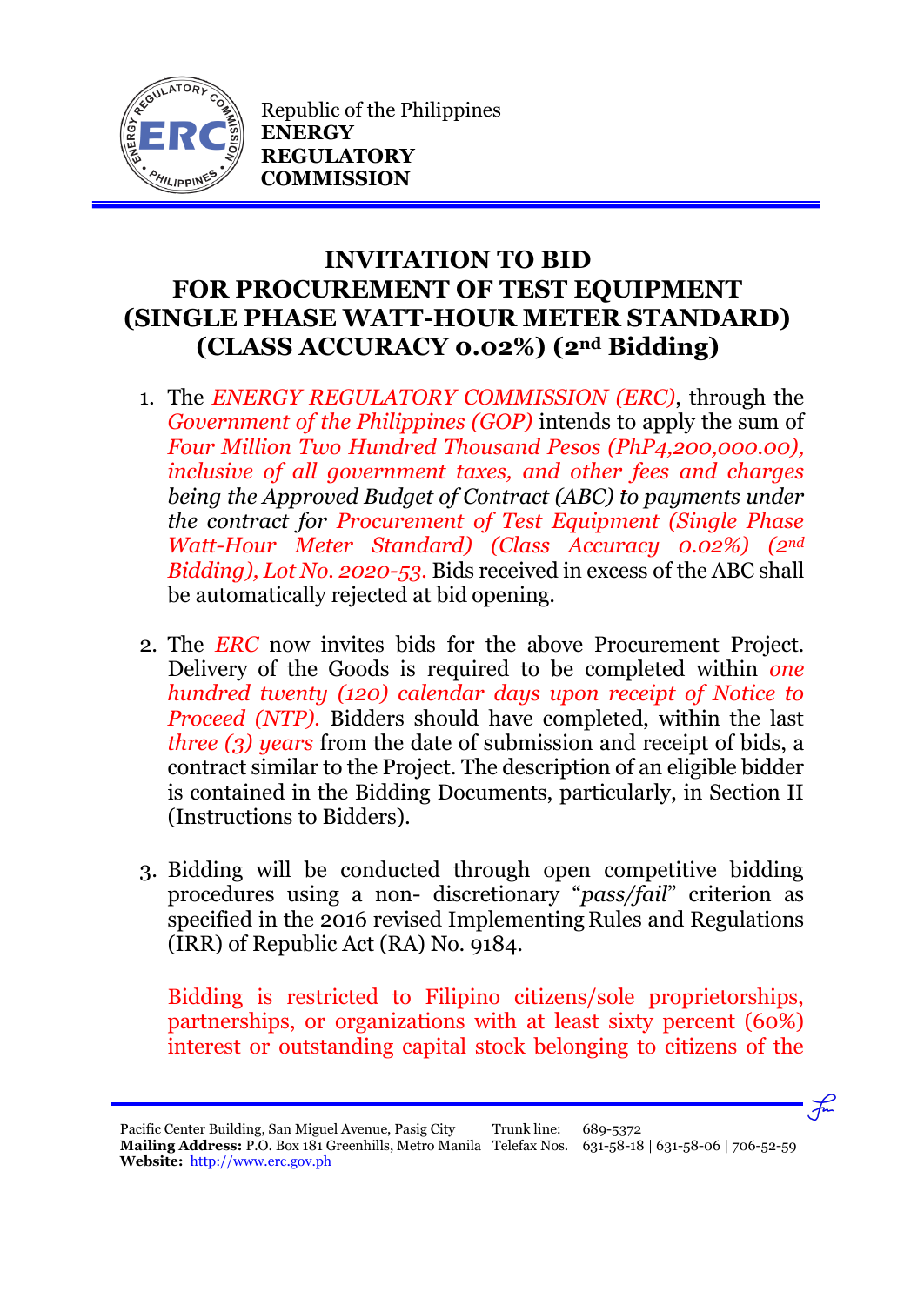Philippines, and to citizens or organizations of a country the laws or regulations of which grant similar rights or privileges to Filipino citizens, pursuant to RA No. 5183.

- 4. Prospective Bidders may obtain further information from *ERC BAC Secretariat* and inspect the Bidding Documents at the address given below during *Monday to Friday, 9:00 A.M. to 4:00 P.M*.
- 5. A complete set of Bidding Documents may be acquired by interested Bidders on *06 December 2020* from the given address and website(s) below *and upon payment of the applicable fee for the Bidding Documents, pursuant to the latest Guidelines issued by the GPPB, in the amount of Five Thousand Pesos (PhP5,000.00)*. The Procuring Entity shall allow the bidder to present its proof of payment for the fees *in person.*
- 6. The *ERC BAC* will hold a Pre-Bid Conference<sup>1</sup> , which shall be open to prospective bidders, on *14 December 2020, 3:30 P.M. through videoconferencing via MS Teams, which can be accessed through:*

https://teams.microsoft.com/l/meetupjoin/19%3ameeting\_ZDM4NDNiZjctZTI3MC00NWIyLWFmNWUtNzk5ND EwMTZiMjhm%40thread.v2/0?context=%7b%22Tid%22%3a%220f0dac9f-433c-41ba-9f57-42be6fe671a9%22%2c%22Oid%22%3a%22638c224b-aae0- 4a1f-95d8-6b417df5646d%22%7d

- 7. Bids must be duly received by the BAC Secretariat through manual submission at the office address indicated below on or before *28*  **December 2020, 09:00 A.M.** Late bids shall not be accepted. Bidders are requested to submit one (1) original and one (1) copy of their bids. Bidders are likewise requested to bring the originals of the documents submitted and present the same for comparison during the bid opening.
- 8. All Bids must be accompanied by a bid security in any of the acceptable forms and in the amount stated in **ITB** Clause 14.
- 9. Bid opening shall be on *28 December 2020, 10:30 A.M.* at the given address below. Bids will be opened in the presence of the

Page **2** of **3**

 $\mathcal{F}$